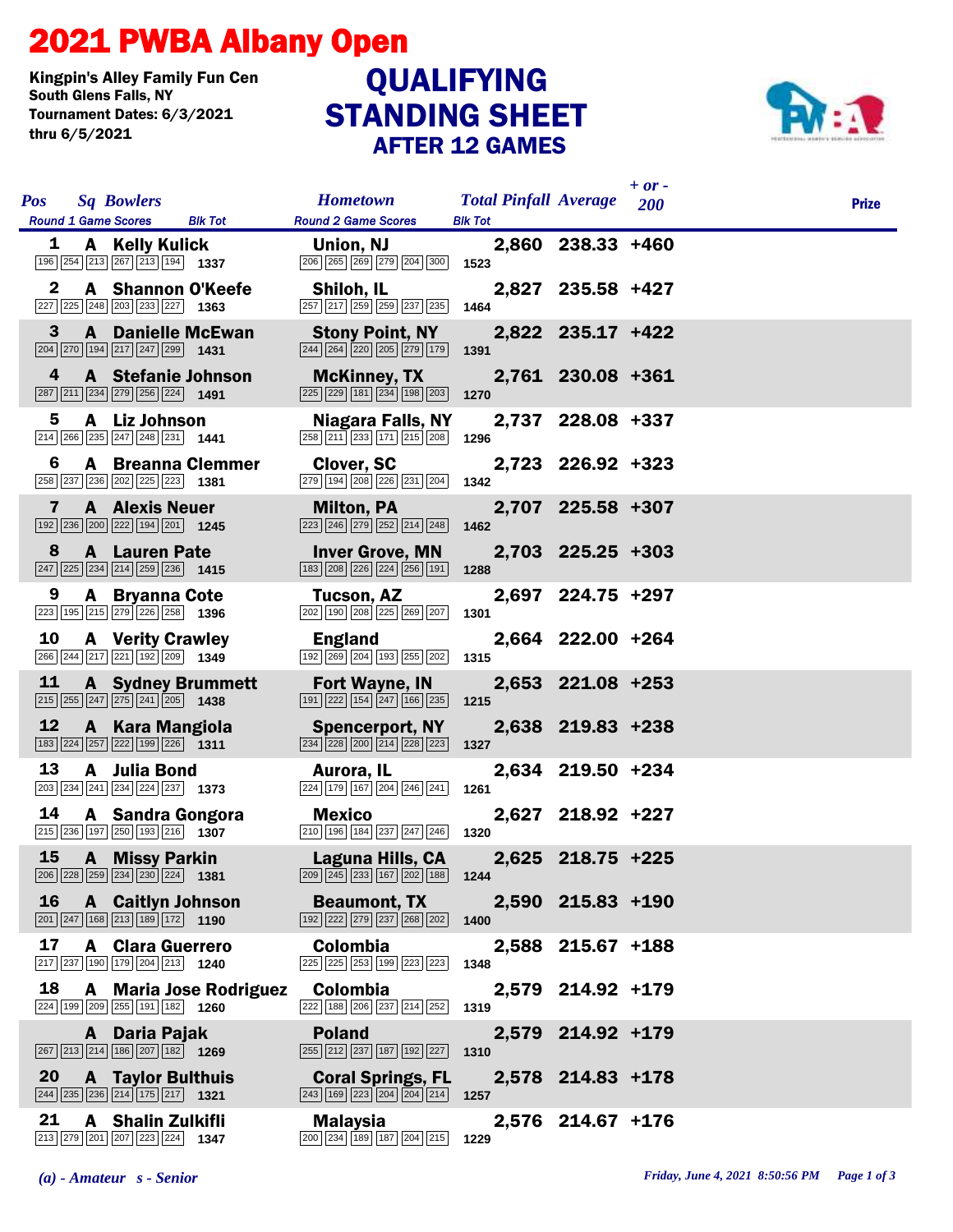|            |    |                 |                                                                                                                  |                              |                                                                                                               |                                                |                   | $+$ or $-$ |              |
|------------|----|-----------------|------------------------------------------------------------------------------------------------------------------|------------------------------|---------------------------------------------------------------------------------------------------------------|------------------------------------------------|-------------------|------------|--------------|
| <b>Pos</b> |    |                 | <b>Sq Bowlers</b><br><b>Round 1 Game Scores</b>                                                                  | <b>Blk Tot</b>               | <b>Hometown</b><br><b>Round 2 Game Scores</b>                                                                 | <b>Total Pinfall Average</b><br><b>Blk Tot</b> |                   | 200        | <b>Prize</b> |
|            | 22 |                 | <b>A</b> Summer Jasmin<br>191 203 245 216 245 256 1356                                                           |                              | <b>Beckley, WV</b><br>$\boxed{176}$ $\boxed{232}$ $\boxed{171}$ $\boxed{224}$ $\boxed{179}$ $\boxed{237}$     | 1219                                           | 2,575 214.58 +175 |            |              |
|            | 23 | $\mathbf{A}$    | <b>Kerry Smith</b><br>279 173 258 238 216 177 1341                                                               |                              | <b>New Holland, PA</b><br>226 202 184 194 195 229                                                             | 1230                                           | 2,571 214.25 +171 |            |              |
|            | 24 |                 | A Liz Kuhlkin<br>$\boxed{201}$ 192 168 192 249 235 1237                                                          |                              | <b>Schenectady, NY</b><br>202 201 188 244 241 255                                                             | 1331                                           | 2,568 214.00 +168 |            |              |
|            | 25 |                 | <b>A</b> Taylor Bailey<br>237 269 234 202 172 216 1330                                                           |                              | Joliet, IL<br>192 231 170 212 223 205                                                                         | 1233                                           | 2,563 213.58 +163 |            |              |
|            | 26 |                 | <b>A</b> Valerie Bercier<br>182 177 255 235 225 190 1264                                                         |                              | <b>Muskegon, MI</b><br>226 180 243 226 196 215                                                                | 1286                                           | 2,550 212.50 +150 |            |              |
|            | 27 |                 | <b>A</b> Birgit Noreiks<br>$\boxed{205}$ 180 $\boxed{258}$ 205 $\boxed{207}$ 201 1256                            |                              | Germany<br>$\boxed{204}$ $\boxed{159}$ $\boxed{205}$ $\boxed{211}$ $\boxed{235}$ $\boxed{279}$                | 1293                                           | 2,549 212.42 +149 |            |              |
|            | 28 | $\mathbf{A}$    | <b>Elysia Current</b><br>197 178 210 219 191 219 1214                                                            |                              | Ephrata, PA<br>$\boxed{244}$ $\boxed{234}$ $\boxed{198}$ $\boxed{211}$ $\boxed{242}$ $\boxed{196}$            | 1325                                           | 2,539 211.58 +139 |            |              |
|            | 29 |                 | 244 234 213 209 180 205 1285                                                                                     | A Amanda Naujokas (n)        | Lake Ronkonkoma, NY2,520 210.00 +120<br>206 196 203 181 235 214                                               | 1235                                           |                   |            |              |
|            | 30 |                 | 207 183 192 248 193 233 1256                                                                                     | <b>A</b> Lindsay Boomershine | Perry, UT<br>$\boxed{214}$ $\boxed{193}$ $\boxed{226}$ $\boxed{177}$ $\boxed{214}$ $\boxed{212}$              | 1236                                           | 2,492 207.67      | +92        |              |
|            | 31 | A               | $\boxed{246}$ $\boxed{237}$ $\boxed{202}$ $\boxed{257}$ $\boxed{171}$ $\boxed{235}$ <b>1348</b>                  | <b>Mallory Nutting (n)</b>   | <b>Topsham, ME</b><br>223 150 205 212 163 187                                                                 | 1140                                           | 2,488 207.33      | $+88$      |              |
|            | 32 | $\mathbf{A}$    | <b>Gazmine Mason</b><br>161 199 180 229 227 255 1251                                                             |                              | <b>Cranston, RI</b><br>199 200 241 179 247 170                                                                | 1236                                           | 2,487 207.25      | $+87$      |              |
|            |    | <b>Cut Line</b> |                                                                                                                  | <b>Cash Line</b>             |                                                                                                               |                                                |                   |            |              |
|            | 33 |                 | 176 186 216 245 193 192 1208                                                                                     | A Stephanie Zavala           | Downey, CA<br>220 205 234 177 218 219                                                                         | 1273                                           | 2,481 206.75      | $+81$      |              |
|            | 34 |                 | <b>A</b> Ashly Galante<br>190 191 218 251 216 170 1236                                                           |                              | <b>Palm Harbor, FL</b><br>193 225 213 173 217 209                                                             | 1230                                           | 2,466 205.50      | +66        |              |
|            | 35 |                 | 217 224 193 219 214 205 1272                                                                                     | <b>A</b> Shannon Pluhowsky   | Dayton, OH<br>201 191 199 213 206 175                                                                         | 1185                                           | 2,457 204.75      | $+57$      |              |
|            | 36 |                 | 208 216 197 193 189 221 1224                                                                                     | <b>A</b> Ingellimar Beasley  | <b>Clarksville, TN</b><br>200 201 202 214 237 178                                                             | 1232                                           | 2,456 204.67      | $+56$      |              |
|            | 37 |                 | <b>A</b> Aseret Zetter<br>235 202 179 224 172 235 1247                                                           |                              | <b>Mexico</b><br>212 220 162 189 171 246                                                                      | 1200                                           | 2,447 203.92      | $+47$      |              |
|            | 38 |                 | <b>A</b> Sabrena Divis<br>164 219 216 191 202 243 1235                                                           |                              | Gillette, WY<br>179 222 181 213 194 222                                                                       | 1211                                           | 2,446 203.83      | $+46$      |              |
|            | 39 |                 | A Kayla Bandy<br>$\boxed{170}$ $\boxed{224}$ $\boxed{184}$ $\boxed{241}$ $\boxed{217}$ $\boxed{205}$ <b>1241</b> |                              | Wichita, KS<br>160 213 214 255 149 202                                                                        | 1193                                           | 2,434 202.83      | $+34$      |              |
|            | 40 | A               | Dasha Kovalova<br>208 256 232 203 193 183 1275                                                                   |                              | <b>Ukraine</b><br>165 202 168 169 219 223                                                                     | 1146                                           | 2,421 201.75      | $+21$      |              |
|            | 41 |                 | A Diana Zavjalova<br>183 192 226 160 215 232 1208                                                                |                              | Latvia<br>195 146 219 208 214 205                                                                             | 2,395<br>1187                                  | 199.58            | $-5$       |              |
|            | 42 |                 | A Janelle Irwin<br>$\overline{212}$ 185 213 279 211 175 1275                                                     |                              | <b>Schenectady, NY</b><br>185 195 165 206 161 205                                                             | 1117                                           | 2,392 199.33      | -8         |              |
|            | 43 |                 | A Abby Ragsdale<br>187 225 145 173 166 248 1144                                                                  |                              | Aurora, IL<br>$\boxed{175}$ $\boxed{151}$ $\boxed{247}$ $\boxed{201}$ $\boxed{226}$ $\boxed{233}$ <b>1233</b> | 2,377                                          | 198.08            | $-23$      |              |
|            | 44 |                 | 180 233 224 132 246 225 1240                                                                                     | A Suzanne Morine (n)         | Castleton on Hudson, 2,339<br>$\boxed{205}$ 138 159 183 203 211 1099                                          |                                                | 194.92            | -61        |              |
|            | 45 |                 | A Laura Plazas<br>176 208 170 195 234 206 1189                                                                   |                              | <b>Colombia</b><br>189 167 182 212 208 189                                                                    | 2,336<br>1147                                  | 194.67            | $-64$      |              |